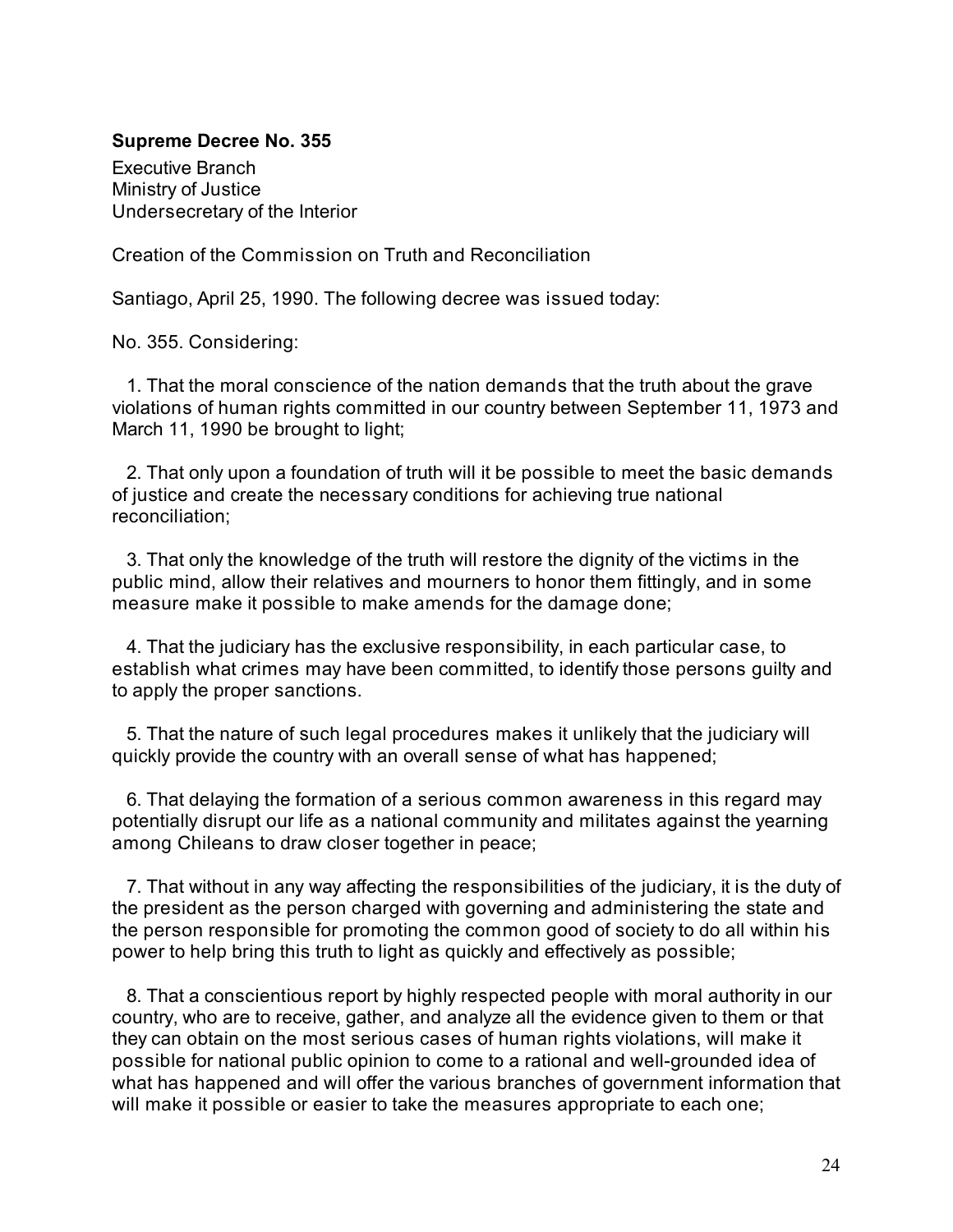9. That in order to meet their objective these people must carry out their task in a relatively brief period, and hence the investigation must be limited to instances of disappearance after arrest, executions, and torture leading to death committed by government agents or people in their service, as well as kidnappings and attempts on the life of persons carried out by private citizens for political reasons, so as to provide the country with an overall picture of the events that have most seriously affected our common life together as a nation;

And exercising the faculties conferred on me by Article 24 and Article 32, No. 8, of the Constitution, and in accordance with Article 1, paragraphs 4 and 5, and Article 5, paragraph 2, as well,

I decree

Article One:

Let there be created a National Truth and Reconciliation Commission for the purpose of helping to clarify in a comprehensive manner the truth about the most serious human rights violations committed in recent years in our country (and elsewhere if they were related to the Chilean government or to national political life), in order to help bring about the reconciliation of all Chileans, without, however, affecting any legal proceedings to which those events might give rise.

Serious violations are here to be understood as situations of those persons who disappeared after arrest, who were executed, or who were tortured to death, in which the moral responsibility of the state is compromised as a result of actions by its agents or persons in its service, as well as kidnappings and attempts on the life of persons committed by private citizens for political purposes.

In order to carry out its assigned task, the Commission will seek:

1. To establish as complete a picture as possible of those grave events, as well as their antecedents and circumstances;

2. To gather evidence that may make it possible to identify the victims by name and determine their fate or whereabouts;

3. To recommend such measures of reparation and reinstatement as it regards as just; and

4. To recommend the legal and administrative measures which in its judgement should be adopted in order to prevent actions such as those mentioned in this article from being committed.

Article Two: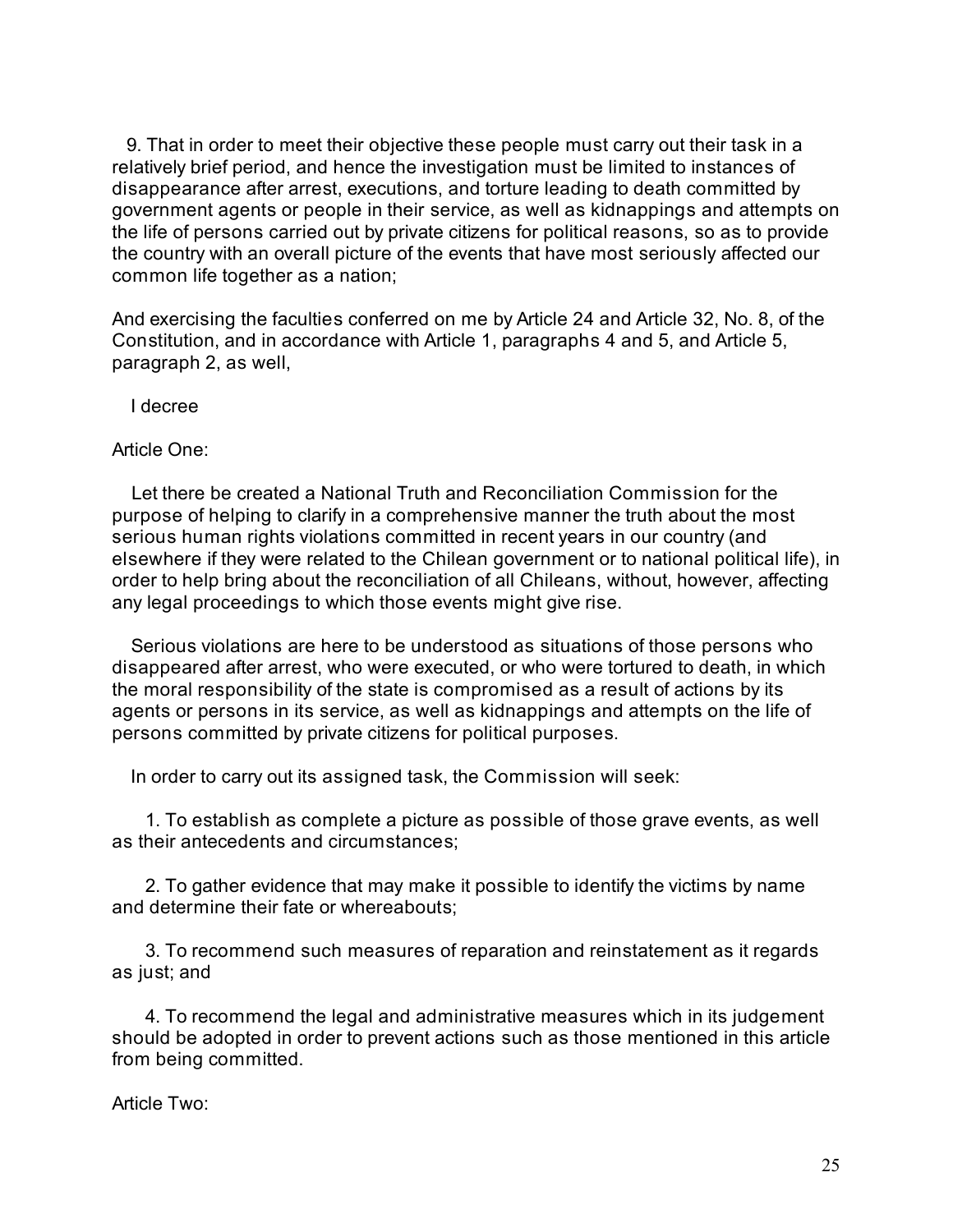In no case is the Commission to assume jurisdictional functions proper to the courts nor to interfere in cases already before the courts. Hence it will not have the power to take a position on whether particular individuals are legally responsible for the events that it is considering.

If while it is carrying out its functions the Commission receives evidence about actions that appear to be criminal, it will immediately submit it to the appropriate court.

Article Three:

The Commission is to be made up of the following persons:

Raúl Rettig Guissen, who will serve as president Jaime Castillo Velasco José Luis Cea Egaña Mónica Jiménez de La Jara Ricardo Martin Díaz Laura Novoa Vásquez Gonzalo Vial Correa José Zalaquett Daher.

Article Four:

In order to carry out its assigned task the Commission is to:

1. Receive the evidence provided by alleged victims, their representatives, successors, or relatives within the time period and in the manner that the Commission itself will determine;

2. Gather and weigh the information that human rights organizations, Chilean and international, intergovernmental and non-governmental, may provide on their own initiative or upon request about matters within their competence;

3. Carry out as much investigation as it may determine suitable for accomplishing its task, including requesting reports, documents, or evidence from government authorities and agencies; and

4. Prepare a report on the basis of the evidence it has gathered in which it is to express the conclusions of the Commission with regard to the matters mentioned in Article One in accord with the honest judgement and conscience of its members.

The report is to be presented to the president, who will then release it to the public, and will adopt the decisions or initiatives that he regards as appropriate. With the submission of its report the Commission will conclude its work and will automatically be dissolved.